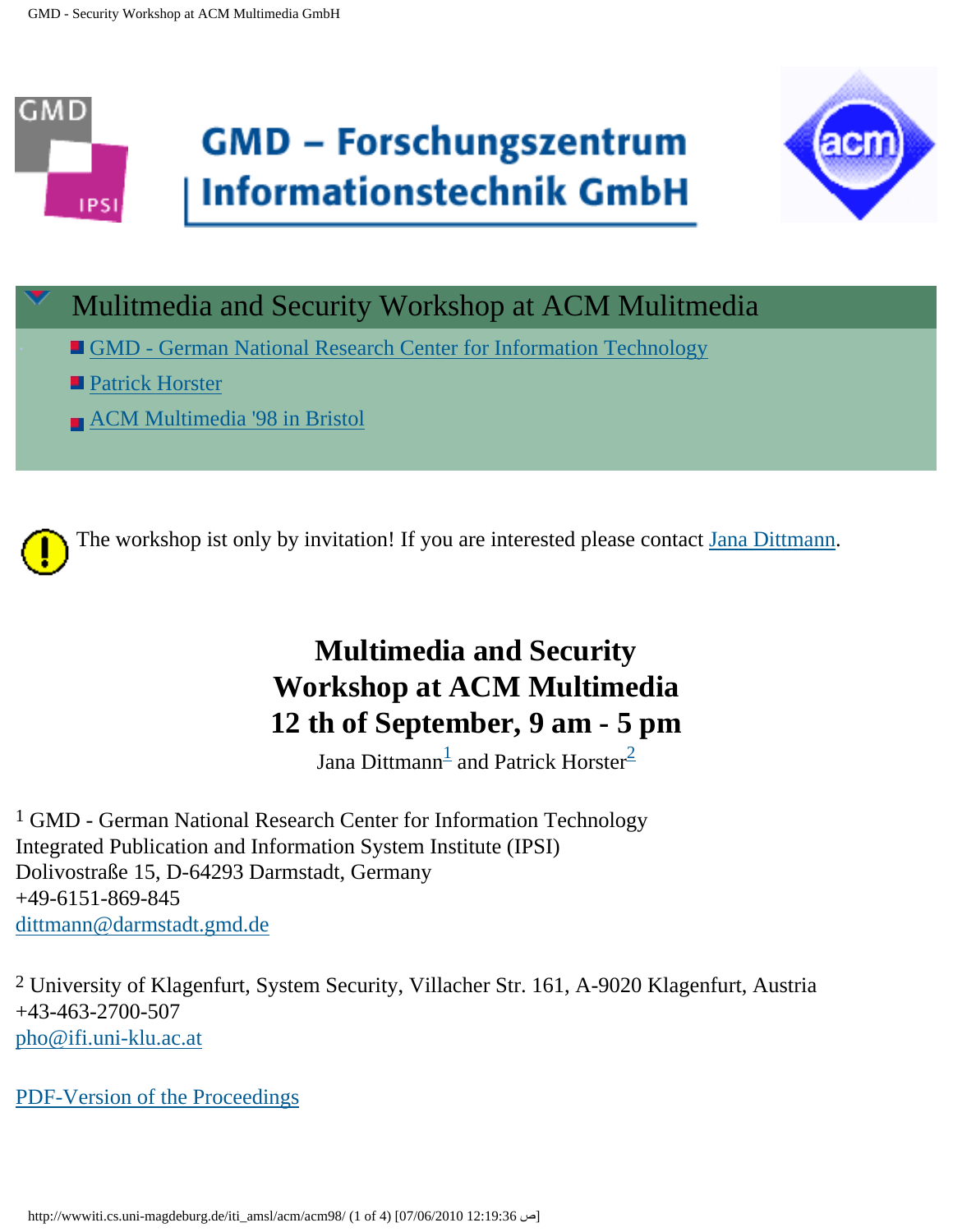Recently security has become one of the most significant problems for spreading new information technology. Digital data can easily be copied and multiplied without information loss. This requires security solutions for such fields as distributed production processes and electronic commerce, since the producers seek to provide access control mechanisms to prevent misuse and theft of material. The workshop analyses specific security

problems of multimedia systems and multimedia material in the digital environment. Additionally we address the topic, that existing multimedia security mechanisms are not realized by using multimedia tools applying security. Thus the discussion is extend to the use of multimedia to perform security.

## **Objectives**

The objective is to bring together researchers, developers, and practitioners from academia and industry for a state of the art evaluation and discussions of topics for multimedia security environments for the next century. The workshop intends to reflect on strength and weaknesses of what the multimedia community has to offer to meet the needs of secure multimedia environments. [next column](#page-1-0)

A major field of the discussion is the identification of acceptance problems to use distributed multimedia production systems and digital marketplaces. Solutions for confidential transmission, authentication of original, copyright protection and Try&Buy transactions will be addressed. Though security is recognized as an important issue in multimedia it is, ironically, mostly not presented by the new media. Usually, security algorithms are seen as background processes, invisible to the user. Based on the discussions on security in multimedia environments we analyze interactive multimedia tools which strengthen the producers acceptance to use available security features. As an example we present an approach to an interactive watermarking environment to ensure copyrights. We show the need for a flexible and open watermarking environment for embedding robust watermarks. We will focus on the lack of media support as well as on the definition of new design criteria for multimedia security environments. The intention of the workshop is to provide space for intensive discussions among the addressed problems of security in and with multimedia. We show current solutions and still open problems which must be ad-dressed in the near future.

[More about the ACM Multimedia '98](http://www.acm.org/sigmm/MM98/)

### <span id="page-1-0"></span>**Suggested session outline**

- 1.) 9:00 9:30 Jana Dittmann: Introduction of participants: Multimedia and Security
- 2.) 9:30 10:00 Petra Wohlmacher, Patrick Horster: Security requirements of IT systems 10:00 - 10:30 Anja Miedbrodt: The functions of digital signatures from a legal point of view Coffee Break 10:30 - 10:45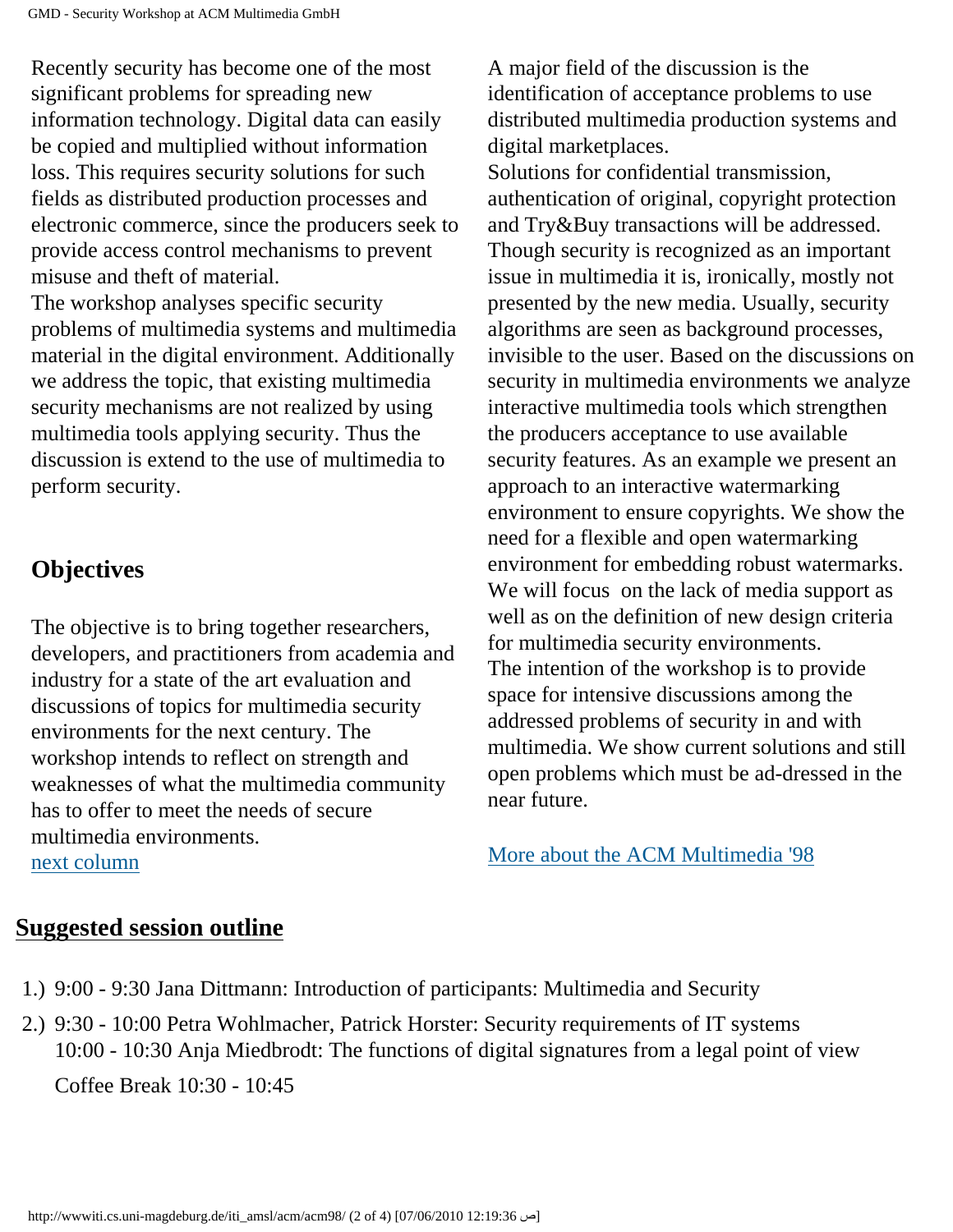3.) Security Solutions for Multimedia Systems:

10:45 - 11:00

- J. Dittmann, GMD-IPSI: Multimedia Tools for Multimedia Security?
	- 11:00 12:00 (presenations and questions/discussion)
- U.Kohl, IBM Research Division, San Jose, Secure Container Technology Basis for Cryptographically Secured Multimedia Communication
- Th. Kunkelmann, Information Technology Transfer Office, Darmstadt, Partial Encryption and Transparent Encryption of Video Data (20 min)
- C. Griwodz, Darmstadt University of Technology, Video Server Security for Multicasting (20 min)
- S.-F. Chang, Columbia University, Content-based Techniques for Image Authentication and Visible Video Watermarking (20 min)
- Lunch break: 12:00 13:00
- 13:00 14:00 (presenations and questions/discussion)
- E. Delp, Purdue University: Watermarking: Does it work and Who really cares? (20 min)
- F. Petitcolas, University of Cambridge, Computer Laboratory: [Attacks on copyright marking](http://www.cl.cam.ac.uk/~fapp2/papers/ih98-attacks/)  [systems \(20 min\)](http://www.cl.cam.ac.uk/~fapp2/papers/ih98-attacks/)
	- [A. H. Tewfik, M. Swanson and B. Zhu](http://www.ee.umn.edu/groups/msp/subject/mmedia.html)
- [Univ. of Minnesota, Minneapolis, MN and Cognicity Inc., Eden Prairie,](http://www.ee.umn.edu/groups/msp/subject/mmedia.html) MN: Audio watermarking and data embedding - Current state of the art, challenges and future directions (20 min)
	- 14:00- 15:45 (presenations and questions/short discussion)
- [F. Hartung, University of Erlangen,](http://www-nt.e-technik.uni-erlangen.de/~hartung/) Digital Watermarking for Compressed Video (20 min)
- Klara Nahrstedt, Assistant Professor, MONET Group (Multimedia Operating and NETworking
- System Group), Department of Computer Science University of Illinois at Urbana-Champaign: Non-invertable Watermarking Methods for MPEG Video and Audio (20 min)
- [I.J.Cox, NEC Research Institute](http://www.neci.nj.nec.com/), Watermarking in the Real World: An Application to DVD (20 min)
- Fujii, Takashima, Takehito ABE, NTT Multimedia Systems Laboratory Group: Image distribution with scrambling and watermarking (20 min)
- R.Ohbuchi, IBM Japan, Watermarking of 3D models (20 min)
- A. Herrigel: Copyright Architectures (20 min) Coffee break 15:45 - 16:00
- 4.) 16:00 16:45 Round table wrap-up; discussion amongst the participants: Open Questions New Visions; Audience interaction, questions to the presenters